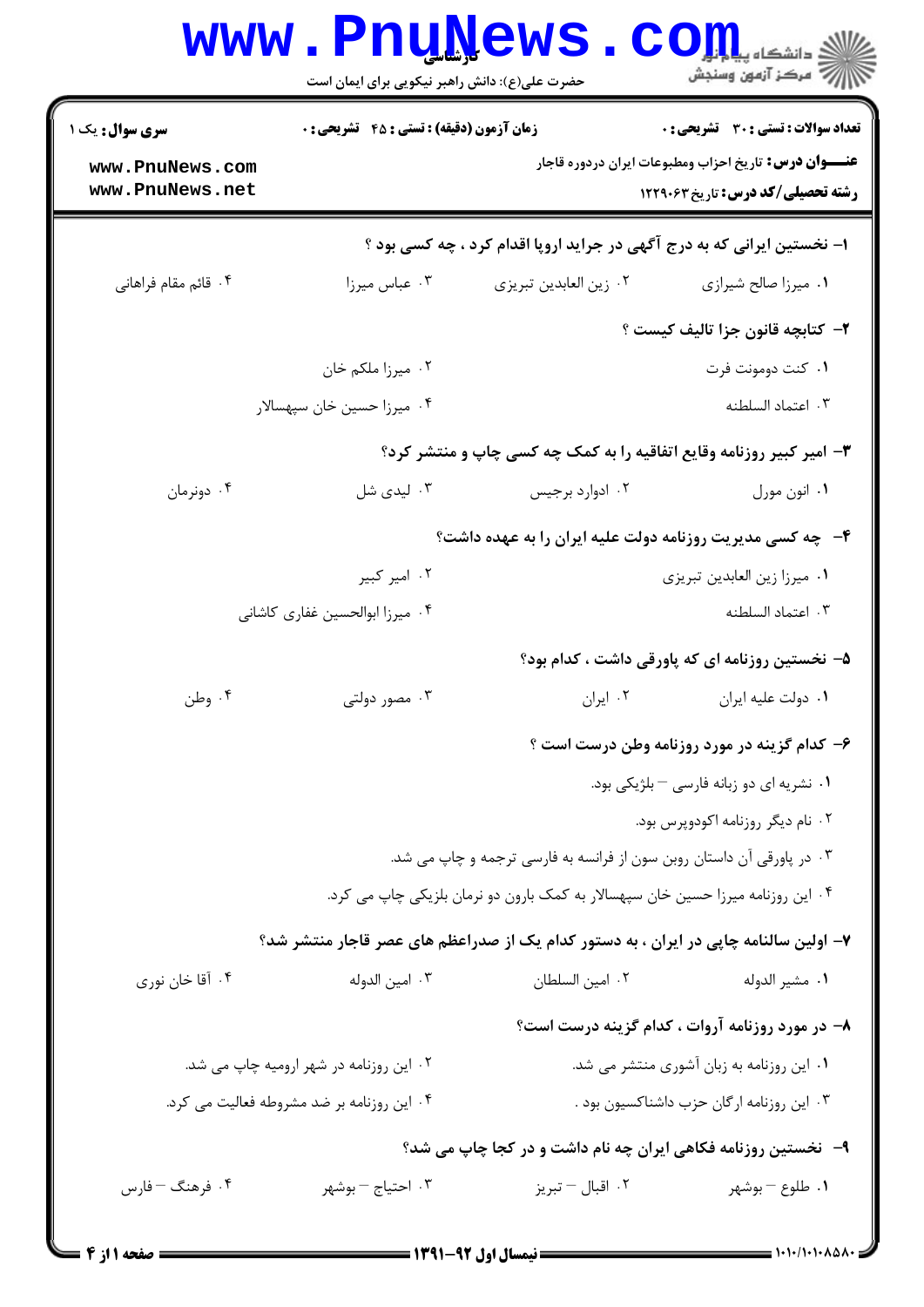| <b>سری سوال : ۱ یک</b>                                                                                          | زمان آزمون (دقیقه) : تستی : 45 آتشریحی : 0<br><b>تعداد سوالات : تستی : 30 ٪ تشریحی : 0</b> |                                                                              |                                                                                                          |  |  |
|-----------------------------------------------------------------------------------------------------------------|--------------------------------------------------------------------------------------------|------------------------------------------------------------------------------|----------------------------------------------------------------------------------------------------------|--|--|
| www.PnuNews.com<br>www.PnuNews.net                                                                              |                                                                                            |                                                                              | <b>عنـــوان درس:</b> تاریخ احزاب ومطبوعات ایران دردوره قاجار<br><b>رشته تحصیلی/کد درس: تاریخ ۱۲۲۹۰۶۳</b> |  |  |
| <b>۱۰</b> - کدام روزنامه متن مذاکرات و قرارداد امتیاز رژی را قبل از آنکه توسط دولت اعلام شود ، چاپ و منتشر کرد؟ |                                                                                            |                                                                              |                                                                                                          |  |  |
| ۰۴ حکمت                                                                                                         | ۰۳ اختر                                                                                    | ۰۲ قانون                                                                     | ٠١ حبل المتين                                                                                            |  |  |
|                                                                                                                 |                                                                                            | 11- روزنامه قانون در کدام شهر و توسط چه کسی منتشر می شد؟                     |                                                                                                          |  |  |
|                                                                                                                 | ۰۲ .باکو – محمد مهدی بیک تبریزی                                                            |                                                                              | 1. كلكته – مؤيد الاسلام كاشانى                                                                           |  |  |
| ۰۴ استانبول – میرزا مهدی و محمد طاهر قزوینی                                                                     |                                                                                            |                                                                              | ۰۳ لندن – ملکم خان                                                                                       |  |  |
|                                                                                                                 |                                                                                            | ۱۲- نخستین مدرسه به سبک نوین ، توسط چه کسی و در کدام شهر تاسیس شد؟           |                                                                                                          |  |  |
| ۰۴ صنيع الدوله – تبريز                                                                                          | ۰۳ سپهسالار – تهران                                                                        | ۰۲ حسن رشدیه – تبریز                                                         | ٠١. امين الدوله – تهران                                                                                  |  |  |
|                                                                                                                 |                                                                                            |                                                                              | <b>۱۳</b> - مندرجات کدام نشریه مربوط به امور زنان بود؟                                                   |  |  |
| ۰۴ دانش                                                                                                         | ۰۳ رهنما                                                                                   | ۰۲ کوکب                                                                      | ٠١. بهلول                                                                                                |  |  |
|                                                                                                                 |                                                                                            | ۱۴- با شروع جنگ جهانی اول ، کدام جراید به طرفداری ار متفقین مطلب می نوشتند ؟ |                                                                                                          |  |  |
|                                                                                                                 | ۰۲ رعد – عصر جدید                                                                          |                                                                              | ۰۱ دموکرات - ستاره اسلام                                                                                 |  |  |
|                                                                                                                 | ۰۴ مساوات - شوری                                                                           |                                                                              | ۰۳ کاوه - صدای ایران                                                                                     |  |  |
|                                                                                                                 |                                                                                            |                                                                              | 15- روزنامه طوفان ، به مدیریت چه کسی منتشر می شد؟                                                        |  |  |
| ۰۴ شیخ هادی نجم آبادی                                                                                           | ۰۳ میرزا حسین خان صبا                                                                      | ۰۲ دهخدا                                                                     | ۰۱ فرخی یزدی                                                                                             |  |  |
|                                                                                                                 |                                                                                            | ۱۶- کدام یک از جراید زیر ، با رویکردی طنز آمیز منتشر می شد؟                  |                                                                                                          |  |  |
|                                                                                                                 | ۰۲ روح القدس                                                                               |                                                                              | ٠١. استبداد                                                                                              |  |  |
|                                                                                                                 | ۰۴ تنبیه                                                                                   |                                                                              | ۰۳ نیر اعظم                                                                                              |  |  |
|                                                                                                                 |                                                                                            |                                                                              | ۱۷– علت اهمیت روزنامه پلیس ایران در چیست ؟                                                               |  |  |
| ۰۱ به جهت ذکر وقایع و درج خلاصه مذاکرات مجلس شورای ملی.                                                         |                                                                                            |                                                                              |                                                                                                          |  |  |
| ۰۲ به نقد کشیدن اوضاع سیاسی ، اجتماعی و امنیتی ایران ، از طریق چاپ کالیکاتور.                                   |                                                                                            |                                                                              |                                                                                                          |  |  |
|                                                                                                                 |                                                                                            | ٠٣ چاپ رمان شواليه روژ ، به عنوان پاورقي در شماره اول آن.                    |                                                                                                          |  |  |
| ۰۴ چاپ مقالات چرند و پرند دهخدا که به شدت از اوضاع اجتماعی و ناامنی انتقاد می کرد.                              |                                                                                            |                                                                              |                                                                                                          |  |  |
|                                                                                                                 |                                                                                            | ۱۸- کدام نشریه زیر ، از مخالفین نهضت مشروطه محسوب می شد؟                     |                                                                                                          |  |  |
| ۰۴ الجناب                                                                                                       | ۰۳ اتحاد                                                                                   | ۰۲ اسلامیه                                                                   | ٠١. عدالت                                                                                                |  |  |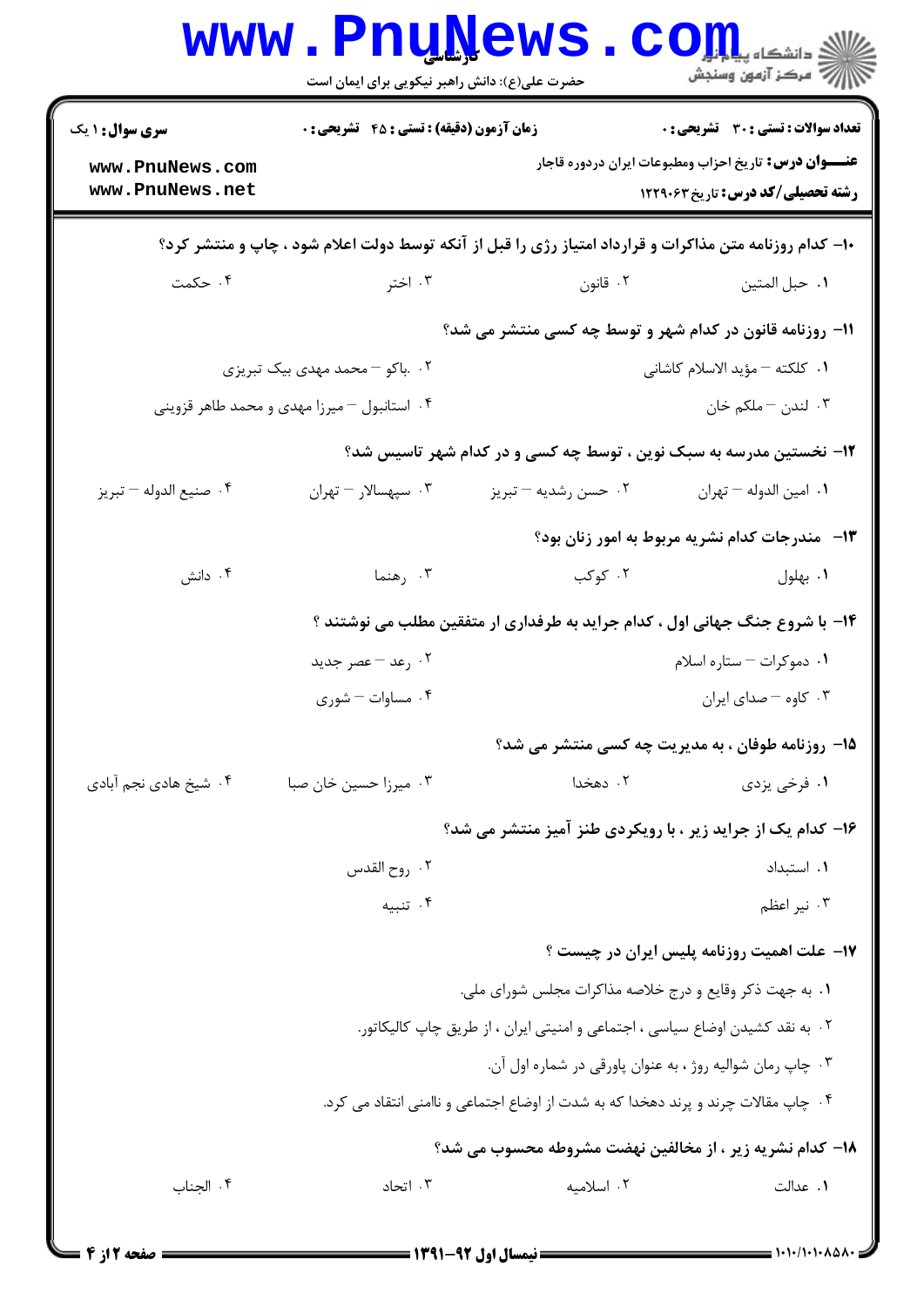| زمان آزمون (دقیقه) : تستی : 45 گتشریحی : 0<br><b>تعداد سوالات : تستی : 30 ٪ تشریحی : 0</b><br><b>عنـــوان درس:</b> تاریخ احزاب ومطبوعات ایران دردوره قاجار<br><b>رشته تحصیلی/کد درس:</b> تاریخ ۱۲۲۹۰۶۳<br>1۹– ارگان انجمن ایالتی آذربایجان کدام بود؟<br>۰۳ مجاهد<br>۰۲ انجمن تبريز<br>٠١. أذربايجان<br>+۲- سید ضیا ء الدین طباطبایی ، در کدام روزنامه با مسئله استقراض از بیگانگان در مقابل واگذاری جواهرات سلطنتی ًبه شدت<br>مخالفت می کرد؟<br>۰۳ برق<br>۰۴ شرق<br>۰۲ رعد<br>۰۱ ندای اسلام<br><b>۲۱</b> – کدام گزینه در مورد هفته نامه طوس درست می باشد؟<br>٠١ صاحب امتياز و مدير مسئول آن ميرزا عنايت الله دستغيب بود.<br>۰۲ این روزنامه ارگان حزب سوسیالیست خراسان بود.<br>۰۳ در سیاست خارجی به شدت مخالف روسیه تزاری بود.<br>۰۴ این روزنامه در سال ۱۳۲۵ ق در شهر طوس منتشر می شد.<br><b>۲۲- مجله کاوه توسط چه کسی و در کجا چاپ می شد</b> ؟<br>۰۲ حسین کاظم زاده – برلین<br>۰۱ سید حسن تقی زاده – برلین<br>۰۴ ابوالقاسم لاهوتي – پاريس<br>۰۳ احمد کسروی – باکو<br><b>۲۳</b> - منابع تاریخی از چه فردی به عنوان نخستین فراماسون یاد کرده اند؟<br>۰۱ عسکر خان ارومي<br>۰۲ میرزا حسین خان سپهسالار<br>۰۴ عباس ميرزا<br>٠٣ جلال الدين ميرزا<br>۲۴- ملکم خان بعد از انحلال فراموشخانه ، کدام انجمن سری زیر را بنیان نهاد؟<br>۰۲ انجمن ملی<br>۰۳ انجمن مخفی ثانی<br>۰۱ انجمن مخف <i>ی</i><br><b>۲۵</b> - یکی از مهمترین بخش های متمم قانون اساسی چه بود ؟ |                                                              | <b>www.PnuNews</b><br>حضرت علی(ع): دانش راهبر نیکویی برای ایمان است |  | الا دانشگاه پیا <mark>برابر</mark><br>اگر دانشگاه پیا بالله بالله بالله بالله بالله بالله بالله بالله بالله بالله بالله بالله بالله بالله بالله بالل |
|--------------------------------------------------------------------------------------------------------------------------------------------------------------------------------------------------------------------------------------------------------------------------------------------------------------------------------------------------------------------------------------------------------------------------------------------------------------------------------------------------------------------------------------------------------------------------------------------------------------------------------------------------------------------------------------------------------------------------------------------------------------------------------------------------------------------------------------------------------------------------------------------------------------------------------------------------------------------------------------------------------------------------------------------------------------------------------------------------------------------------------------------------------------------------------------------------------------------------------------------------------------------------------------------------------------------------------------------------------|--------------------------------------------------------------|---------------------------------------------------------------------|--|------------------------------------------------------------------------------------------------------------------------------------------------------|
|                                                                                                                                                                                                                                                                                                                                                                                                                                                                                                                                                                                                                                                                                                                                                                                                                                                                                                                                                                                                                                                                                                                                                                                                                                                                                                                                                        | <b>سری سوال : ۱ یک</b><br>www.PnuNews.com<br>www.PnuNews.net |                                                                     |  |                                                                                                                                                      |
|                                                                                                                                                                                                                                                                                                                                                                                                                                                                                                                                                                                                                                                                                                                                                                                                                                                                                                                                                                                                                                                                                                                                                                                                                                                                                                                                                        |                                                              |                                                                     |  |                                                                                                                                                      |
|                                                                                                                                                                                                                                                                                                                                                                                                                                                                                                                                                                                                                                                                                                                                                                                                                                                                                                                                                                                                                                                                                                                                                                                                                                                                                                                                                        | ۰۴ اسلاميه                                                   |                                                                     |  |                                                                                                                                                      |
|                                                                                                                                                                                                                                                                                                                                                                                                                                                                                                                                                                                                                                                                                                                                                                                                                                                                                                                                                                                                                                                                                                                                                                                                                                                                                                                                                        |                                                              |                                                                     |  |                                                                                                                                                      |
|                                                                                                                                                                                                                                                                                                                                                                                                                                                                                                                                                                                                                                                                                                                                                                                                                                                                                                                                                                                                                                                                                                                                                                                                                                                                                                                                                        |                                                              |                                                                     |  |                                                                                                                                                      |
|                                                                                                                                                                                                                                                                                                                                                                                                                                                                                                                                                                                                                                                                                                                                                                                                                                                                                                                                                                                                                                                                                                                                                                                                                                                                                                                                                        |                                                              |                                                                     |  |                                                                                                                                                      |
|                                                                                                                                                                                                                                                                                                                                                                                                                                                                                                                                                                                                                                                                                                                                                                                                                                                                                                                                                                                                                                                                                                                                                                                                                                                                                                                                                        |                                                              |                                                                     |  |                                                                                                                                                      |
|                                                                                                                                                                                                                                                                                                                                                                                                                                                                                                                                                                                                                                                                                                                                                                                                                                                                                                                                                                                                                                                                                                                                                                                                                                                                                                                                                        |                                                              |                                                                     |  |                                                                                                                                                      |
|                                                                                                                                                                                                                                                                                                                                                                                                                                                                                                                                                                                                                                                                                                                                                                                                                                                                                                                                                                                                                                                                                                                                                                                                                                                                                                                                                        |                                                              |                                                                     |  |                                                                                                                                                      |
|                                                                                                                                                                                                                                                                                                                                                                                                                                                                                                                                                                                                                                                                                                                                                                                                                                                                                                                                                                                                                                                                                                                                                                                                                                                                                                                                                        |                                                              |                                                                     |  |                                                                                                                                                      |
|                                                                                                                                                                                                                                                                                                                                                                                                                                                                                                                                                                                                                                                                                                                                                                                                                                                                                                                                                                                                                                                                                                                                                                                                                                                                                                                                                        |                                                              |                                                                     |  |                                                                                                                                                      |
|                                                                                                                                                                                                                                                                                                                                                                                                                                                                                                                                                                                                                                                                                                                                                                                                                                                                                                                                                                                                                                                                                                                                                                                                                                                                                                                                                        |                                                              |                                                                     |  |                                                                                                                                                      |
|                                                                                                                                                                                                                                                                                                                                                                                                                                                                                                                                                                                                                                                                                                                                                                                                                                                                                                                                                                                                                                                                                                                                                                                                                                                                                                                                                        |                                                              |                                                                     |  |                                                                                                                                                      |
|                                                                                                                                                                                                                                                                                                                                                                                                                                                                                                                                                                                                                                                                                                                                                                                                                                                                                                                                                                                                                                                                                                                                                                                                                                                                                                                                                        |                                                              |                                                                     |  |                                                                                                                                                      |
|                                                                                                                                                                                                                                                                                                                                                                                                                                                                                                                                                                                                                                                                                                                                                                                                                                                                                                                                                                                                                                                                                                                                                                                                                                                                                                                                                        |                                                              |                                                                     |  |                                                                                                                                                      |
|                                                                                                                                                                                                                                                                                                                                                                                                                                                                                                                                                                                                                                                                                                                                                                                                                                                                                                                                                                                                                                                                                                                                                                                                                                                                                                                                                        |                                                              |                                                                     |  |                                                                                                                                                      |
|                                                                                                                                                                                                                                                                                                                                                                                                                                                                                                                                                                                                                                                                                                                                                                                                                                                                                                                                                                                                                                                                                                                                                                                                                                                                                                                                                        |                                                              |                                                                     |  |                                                                                                                                                      |
|                                                                                                                                                                                                                                                                                                                                                                                                                                                                                                                                                                                                                                                                                                                                                                                                                                                                                                                                                                                                                                                                                                                                                                                                                                                                                                                                                        | ۰۴ مجمع آدمیت                                                |                                                                     |  |                                                                                                                                                      |
|                                                                                                                                                                                                                                                                                                                                                                                                                                                                                                                                                                                                                                                                                                                                                                                                                                                                                                                                                                                                                                                                                                                                                                                                                                                                                                                                                        |                                                              |                                                                     |  |                                                                                                                                                      |
| ۰۱ کاهش قدرت و بودجه دربار.<br>۰۲ وضعیت انجمن های ایالتی و ولایتی.                                                                                                                                                                                                                                                                                                                                                                                                                                                                                                                                                                                                                                                                                                                                                                                                                                                                                                                                                                                                                                                                                                                                                                                                                                                                                     |                                                              |                                                                     |  |                                                                                                                                                      |
| ۰۴ منافات نداشتن مصوبات مجلس با شرع.<br>۰۳ برسمیت شناختن احزاب در مملکت.                                                                                                                                                                                                                                                                                                                                                                                                                                                                                                                                                                                                                                                                                                                                                                                                                                                                                                                                                                                                                                                                                                                                                                                                                                                                               |                                                              |                                                                     |  |                                                                                                                                                      |
| ۲۶-۔ احزاب موسوم به  دموکرات و اجتماعیون اعتدالیون ، در کدام مجلس به وجود آمدند؟                                                                                                                                                                                                                                                                                                                                                                                                                                                                                                                                                                                                                                                                                                                                                                                                                                                                                                                                                                                                                                                                                                                                                                                                                                                                       |                                                              |                                                                     |  |                                                                                                                                                      |
| ۰۴ چهارم<br>۰۲ سوم<br>۰۱ اول<br>۰۳ دوم                                                                                                                                                                                                                                                                                                                                                                                                                                                                                                                                                                                                                                                                                                                                                                                                                                                                                                                                                                                                                                                                                                                                                                                                                                                                                                                 |                                                              |                                                                     |  |                                                                                                                                                      |